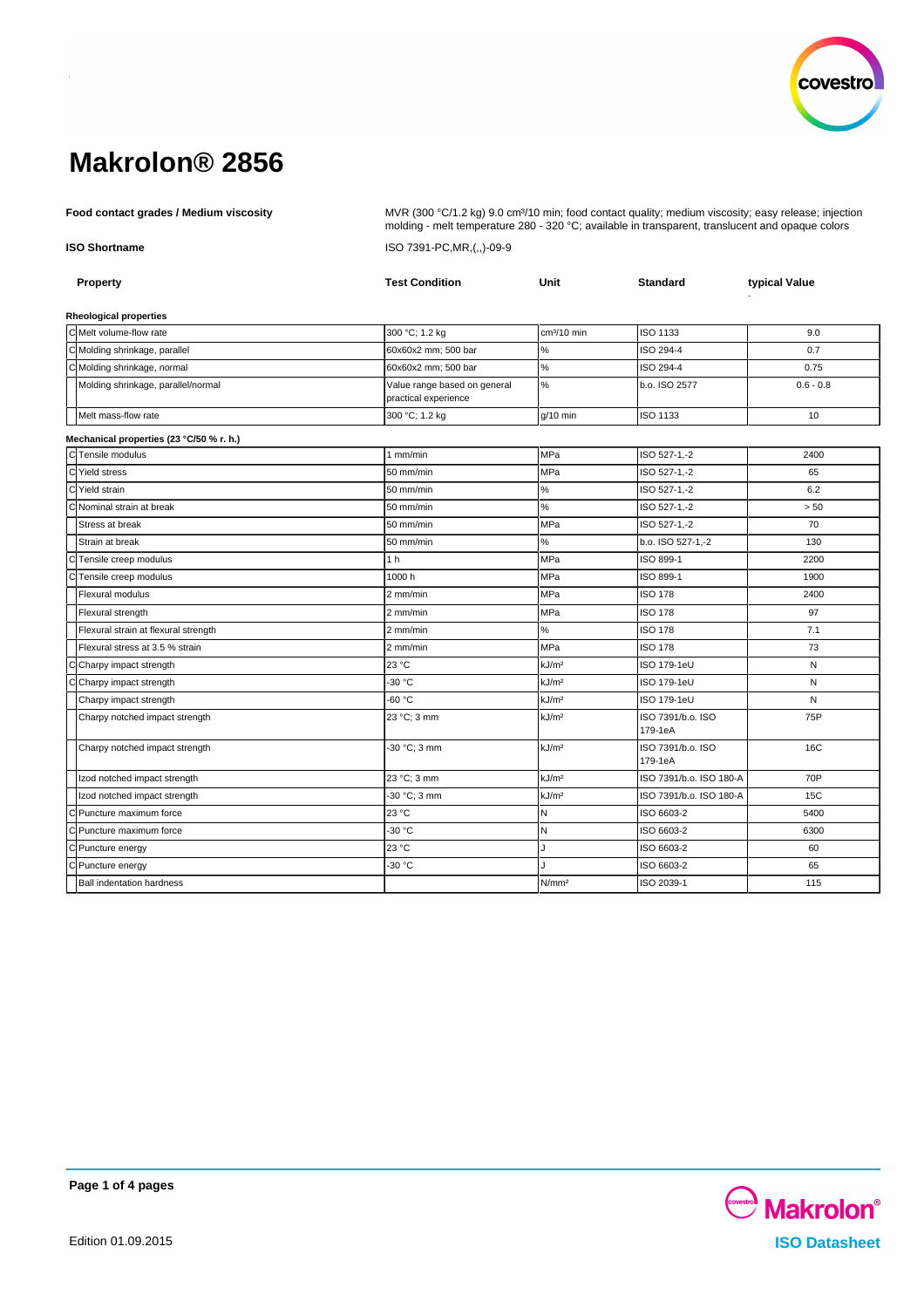

| <b>Property</b>                                                       | <b>Test Condition</b>  | Unit         | <b>Standard</b>    | typical Value  |
|-----------------------------------------------------------------------|------------------------|--------------|--------------------|----------------|
|                                                                       |                        |              |                    |                |
| <b>Thermal properties</b>                                             |                        |              |                    |                |
| C Glass transition temperature                                        | 10 °C/min              | °C           | ISO 11357-1,-2     | 145            |
| C Temperature of deflection under load                                | 1.80 MPa               | °С           | ISO 75-1,-2        | 125            |
| C Temperature of deflection under load                                | 0.45 MPa               | °С           | ISO 75-1,-2        | 137            |
| Vicat softening temperature                                           | 50 N: 50 °C/h          | °С           | ISO 306            | 145            |
| Vicat softening temperature                                           | 50 N; 120 °C/h         | °C           | ISO 306            | 146            |
| Coefficient of linear thermal expansion, parallel                     | 23 to 55 °C            | $10^{-4}$ /K | ISO 11359-1,-2     | 0.65           |
| Coefficient of linear thermal expansion, transverse                   | 23 to 55 °C            | $10^{-4}$ /K | ISO 11359-1,-2     | 0.65           |
| Burning behavior UL 94 [UL recognition]                               | 0.75 mm                | Class        | <b>UL 94</b>       | $V-2$          |
| Burning behavior UL 94 [UL recognition]                               | $2.5$ mm               | Class        | <b>UL 94</b>       | HB             |
| Oxygen index                                                          | Method A               | $\%$         | ISO 4589-2         | 28             |
| Thermal conductivity, cross-flow                                      | 23 °C; 50 % r. h.      | W/(m-K)      | ISO 8302           | 0.20           |
| Resistance to heat (ball pressure test)                               |                        | °C           | IEC 60695-10-2     | 136            |
| Relative temperature index (Tensile strength) [UL recognition]        | $1.5$ mm               | °C           | <b>UL 746B</b>     | 125            |
| Relative temperature index (Tensile impact strength) [UL recognition] | $1.5 \text{ mm}$       | °C           | <b>UL 746B</b>     | 115            |
| Relative temperature index (Electric strength) [UL recognition]       | $1.5$ mm               | °С           | <b>UL 746B</b>     | 125            |
| Glow wire test (GWFI)                                                 | $1.0$ mm               | °C           | IEC 60695-2-12     | 850            |
| Glow wire test (GWFI)                                                 | $1.5$ mm               | °C           | IEC 60695-2-12     | 875            |
| Glow wire test (GWFI)                                                 | 3.0 mm                 | °C           | IEC 60695-2-12     | 930            |
| Glow wire test (GWIT)                                                 | $0.75$ mm              | °С           | IEC 60695-2-13     | 875            |
| Glow wire test (GWIT)                                                 | $1.5 \text{ mm}$       | °C           | IEC 60695-2-13     | 875            |
| Glow wire test (GWIT)                                                 | 3.0 mm                 | °C           | IEC 60695-2-13     | 875            |
| Glow wire test                                                        | $1.5 \text{ mm}$       | °C           | b.o. EDF HN60 E.02 | 750            |
| Glow wire test                                                        | 3.0 mm                 | °С           | b.o. EDF HN60 E.02 | 750            |
| Application of flame from small burner                                | Method K and F; 2.0 mm | Class        | DIN 53438-1,-3     | K1, F1         |
| Needle flame test                                                     | Method K; 1.5 mm       | s            | IEC 60695-11-5     | 5              |
| Needle flame test                                                     | Method K; 2.0 mm       | s            | IEC 60695-11-5     | 5              |
| Needle flame test                                                     | Method K; 3.0 mm       | s            | IEC 60695-11-5     | 10             |
| Needle flame test                                                     | Method F; 1.5 mm       | s            | IEC 60695-11-5     | 60             |
| Needle flame test                                                     | Method F; 2.0 mm       | s            | IEC 60695-11-5     | 60             |
| Needle flame test                                                     | Method F; 3.0 mm       | s            | IEC 60695-11-5     | 120            |
| Burning rate (US-FMVSS)                                               | >=1.0 mm               | mm/min       | ISO 3795           | passed         |
| Flash ignition temperature                                            |                        | °C           | ASTM D1929         | 480            |
| Self ignition temperature                                             |                        | °С           | ASTM D1929         | 550            |
| Electrical properties (23 °C/50 % r. h.)                              |                        |              |                    |                |
| C Relative permittivity                                               | 100 Hz                 |              | IEC 60250          | 3.1            |
| C Relative permittivity                                               | 1 MHz                  |              | IEC 60250          | 3.0            |
| C Dissipation factor                                                  | 100 Hz                 | $10^{-4}$    | IEC 60250          | 5              |
| C Dissipation factor                                                  | 1 MHz                  | $10^{-4}$    | IEC 60250          | 90             |
| C Volume resistivity                                                  |                        | Ohm-m        | IEC 60093          | 1E14           |
| C Surface resistivity                                                 |                        | Ohm          | IEC 60093          | 1E16           |
| C Electrical strength                                                 | 1mm                    | kV/mm        | IEC 60243-1        | 34             |
| Comparative tracking index CTI                                        | Solution A             | Rating       | IEC 60112          | 250            |
| Comparative tracking index CTI M                                      | Solution B             | Rating       | IEC 60112          | 125M           |
| Electrolytic corrosion                                                |                        | Rating       | IEC 60426          | A <sub>1</sub> |
|                                                                       |                        |              |                    |                |

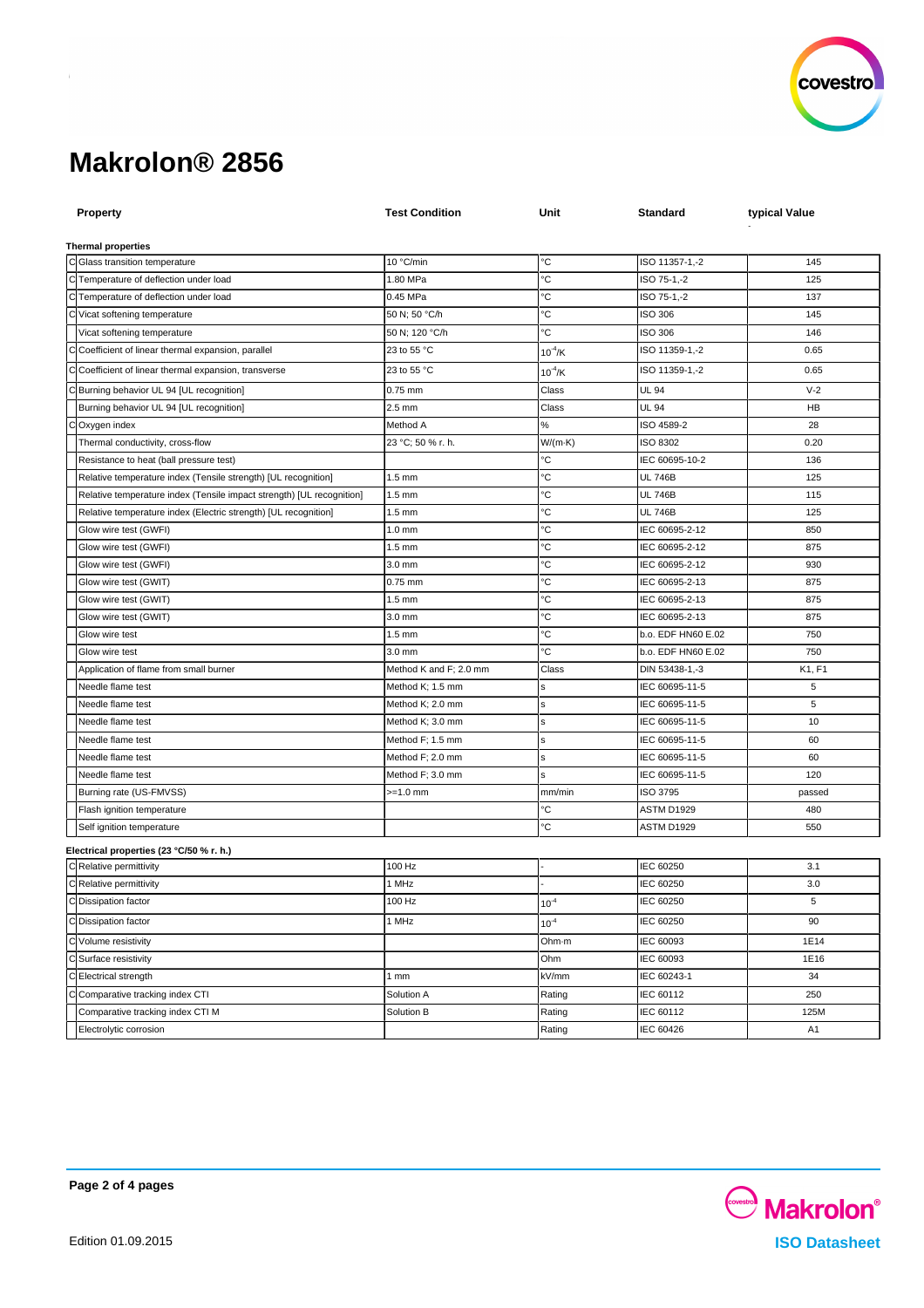

| Property                                             | <b>Test Condition</b>                                                             | Unit                                        | <b>Standard</b> | typical Value |  |  |  |
|------------------------------------------------------|-----------------------------------------------------------------------------------|---------------------------------------------|-----------------|---------------|--|--|--|
| Other properties (23 °C)                             |                                                                                   |                                             |                 |               |  |  |  |
| C Water absorption (saturation value)                | Water at 23 °C                                                                    | $\%$                                        | ISO 62          | 0.30          |  |  |  |
| Water absorption (equilibrium value)                 | 23 °C; 50 % r. h.                                                                 | %                                           | ISO 62          | 0.12          |  |  |  |
| $\Gamma$<br>Density                                  |                                                                                   | kg/m <sup>3</sup>                           | ISO 1183-1      | 1200          |  |  |  |
| Water vapor permeability                             | 23 °C; 85 % RH; 100 um film                                                       | $q/(m^2.24 h)$                              | ISO 15106-1     | 15            |  |  |  |
| Gas permeation                                       | Oxygen; 100 µm film                                                               | cm <sup>3</sup> /(m <sup>2</sup> -24 h-bar) | b.o. ISO 2556   | 650           |  |  |  |
| Gas permeation                                       | Oxygen; 25.4 um (1 mil) film                                                      | cm <sup>3</sup> /(m <sup>2</sup> 24 h bar)  | b.o. ISO 2556   | 2760          |  |  |  |
| Gas permeation                                       | Nitrogen; 100 um film                                                             | cm <sup>3</sup> /(m <sup>2</sup> -24 h-bar) | b.o. ISO 2556   | 120           |  |  |  |
| Gas permeation                                       | Nitrogen; 25.4 µm (1 mil) film                                                    | cm <sup>3</sup> /(m <sup>2</sup> 24 h bar)  | b.o. ISO 2556   | 510           |  |  |  |
| Gas permeation                                       | Carbon dioxide; 100 um film                                                       | cm <sup>3</sup> /(m <sup>2</sup> 24 h bar)  | b.o. ISO 2556   | 3800          |  |  |  |
| Gas permeation                                       | Carbon dioxide; 25.4 um (1 mil) film   cm <sup>3</sup> /(m <sup>2</sup> 24 h bar) |                                             | b.o. ISO 2556   | 16900         |  |  |  |
| <b>Bulk density</b>                                  | Pellets                                                                           | kg/m <sup>3</sup>                           | ISO 60          | 660           |  |  |  |
| <b>Material specific properties</b>                  |                                                                                   |                                             |                 |               |  |  |  |
| Refractive index                                     | Procedure A                                                                       |                                             | <b>ISO 489</b>  | 1.586         |  |  |  |
| Haze for transparent materials                       | 3 mm                                                                              | ℅                                           | ISO 14782       | ${}_{0.8}$    |  |  |  |
| Luminous transmittance (clear transparent materials) | 1 mm                                                                              | %                                           | ISO 13468-2     | 89            |  |  |  |
| Luminous transmittance (clear transparent materials) | $2 \, \text{mm}$                                                                  | ℅                                           | ISO 13468-2     | 89            |  |  |  |
| Luminous transmittance (clear transparent materials) | $3 \, \text{mm}$                                                                  | %                                           | ISO 13468-2     | 88            |  |  |  |
| Luminous transmittance (clear transparent materials) | 4 mm                                                                              | %                                           | ISO 13468-2     | 87            |  |  |  |
| Processing conditions for test specimens             |                                                                                   |                                             |                 |               |  |  |  |
| C Injection molding-Melt temperature                 |                                                                                   | °C                                          | <b>ISO 294</b>  | 300           |  |  |  |
| C Injection molding-Mold temperature                 |                                                                                   | °C                                          | <b>ISO 294</b>  | 80            |  |  |  |
| C Injection molding-Injection velocity               |                                                                                   | mm/s                                        | <b>ISO 294</b>  | 200           |  |  |  |

**C** These property characteristics are taken from the CAMPUS plastics data bank and are based on the international catalogue of basic data for plastics according to ISO 10350.

Impact properties:  $N = non-breaking$ ,  $P =$  partial break,  $C =$  complete break